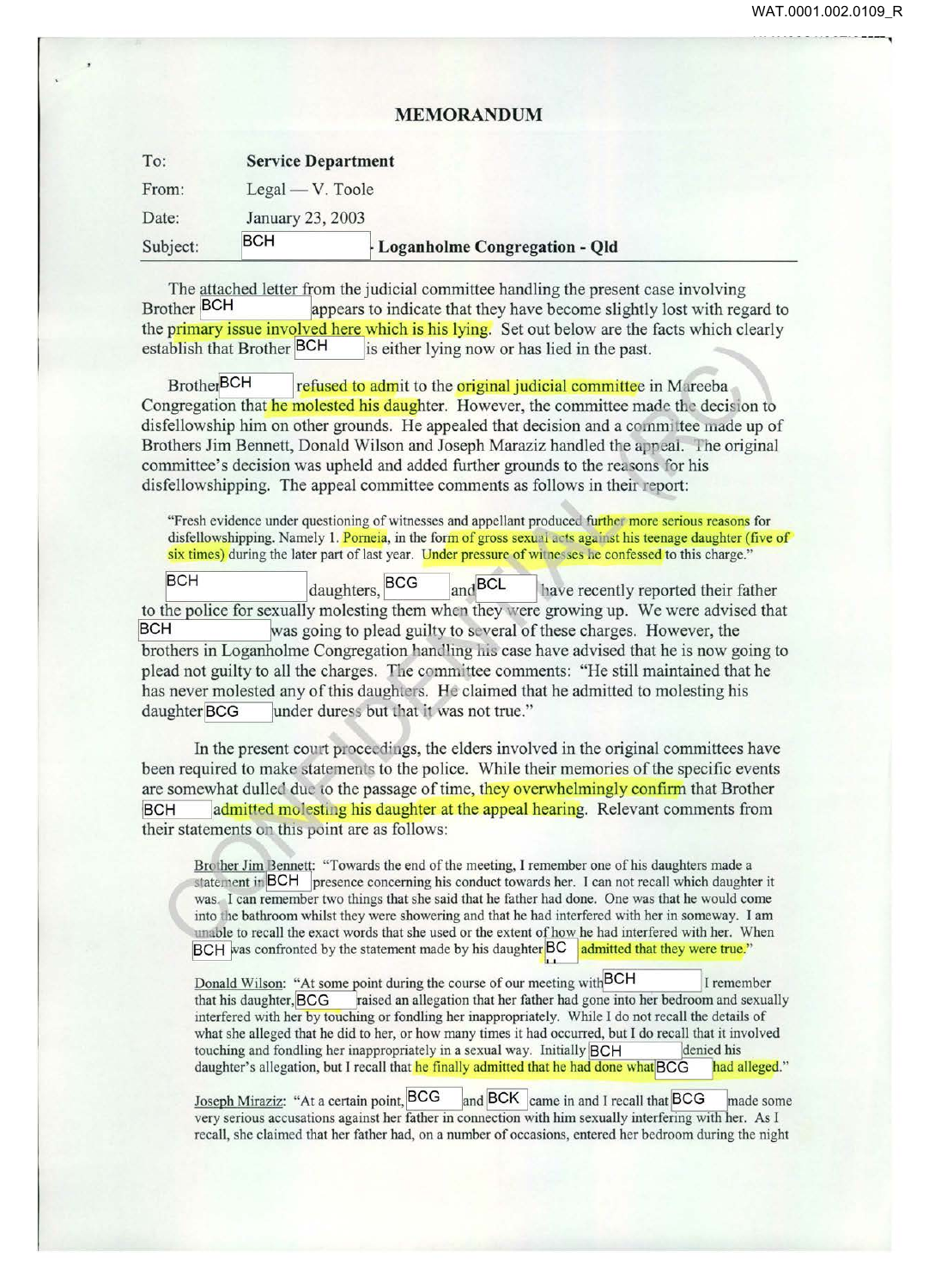| <b>BCH</b> | Page 2                                                                                                                                                                                                                                                                                                                                                                                                                                                                                                                                                                                                                                                                                                                          |
|------------|---------------------------------------------------------------------------------------------------------------------------------------------------------------------------------------------------------------------------------------------------------------------------------------------------------------------------------------------------------------------------------------------------------------------------------------------------------------------------------------------------------------------------------------------------------------------------------------------------------------------------------------------------------------------------------------------------------------------------------|
|            | <b>BCG</b><br>and BCK<br>and sexually abused her by fondling and massaging her private parts. Both<br>were<br>extremely distressed during this discussion.                                                                                                                                                                                                                                                                                                                                                                                                                                                                                                                                                                      |
|            | "I recall that, during the discussion, BCH acted in an extremely menacing way towards his daughters,<br>even standing up, raising his voice and pointing his finger at them. I recall that on several occasions<br>we had to ask him to his cease his actions and sit down. I found this whole situation very stressing<br>emotionally and at one point I excused myself and went outside for a little while. After a short while I<br>returned.                                                                                                                                                                                                                                                                                |
|            | "Towards the conclusion of the meeting, I said to BCH words to the effect: "Based on the evidence of<br>the girls, it has been established beyond doubt that you did molest them." He replied: "Yes, yes, yes,<br>ok, get on with it." I was completely satisfied that his reply was an admission that he had done the<br>things the girls had accused him of doing."                                                                                                                                                                                                                                                                                                                                                           |
|            | Two brothers from the original committee were present during the appeal and they<br>comment as follows in their statements to the police:                                                                                                                                                                                                                                                                                                                                                                                                                                                                                                                                                                                       |
|            | Ronald De Rooy: "In middle of 1989, two other elders in the Mareeba Congregation, Dino Ali and<br>Kevin Bowditch, and I were handling a serious matter involving BCH<br>that had nothing to do<br>with the matter involving his daughter, BCG                                                                                                                                                                                                                                                                                                                                                                                                                                                                                   |
|            | "During one of the meetings that we had with BCH<br>his daughter BCG<br>made some very<br>serious accusations against her father involving sexual matters. She said using words to the effect:<br>'While I was in the shower, you were looking at me through the window.' While I cannot remember<br>exactly what she also accused her father of coming into her bedroom at night on several occasions and<br>improperly interfering with her in a sexual way.<br><b>BCH</b><br>denied BCG<br>accusation with words to the effect: 'You are making these things<br>up. It's all in your mind. Any of my dealings with you about these matters was my teaching you about<br>sex and marriage. It was all part of your training.' |
|            | "We found it impossible to establish whether or not BCH<br>had sexually interfered with his<br>daughter BCG on what was presented to us.                                                                                                                                                                                                                                                                                                                                                                                                                                                                                                                                                                                        |
|            | "However, we decided to disfellowshipBCH<br>from the congregation for his actions that had<br>nothing to do with his daughter BCG<br>accusations. He then appealed our decision and shortly<br>thereafter three different elders considered the matter.                                                                                                                                                                                                                                                                                                                                                                                                                                                                         |
|            | "During the appeal meeting BCG<br>again put the accusations mentioned in paragraph 4. [mentioned<br>above] to her father. I also remember that BCG<br>was really upset and distraught during this<br>meeting.                                                                                                                                                                                                                                                                                                                                                                                                                                                                                                                   |
|            | "When confronted with BCG<br>accusations on this occasion, he continued to deny that he had done<br>the things that she was claiming he had done and then he confessed with words to the effect: "Yes,<br>what BCG<br>said happened, happened."                                                                                                                                                                                                                                                                                                                                                                                                                                                                                 |
|            | appeal, BCG<br>Kevin Bowditch: "I was present when the elders heard BCH<br>was also present for part of that hearing and she again put her allegation concerning her father's<br>conduct to him with words to the effect: 'I was laying in bed when you came into my bedroom with<br>only a towel around you. You started speaking to me and gradually got yourself into a position where<br>you started to touch my breasts and genitals.'                                                                                                                                                                                                                                                                                     |
|            | "On this occasion, when confronted by BCG<br>accusation, he admitted that he had done what she<br>was accusing him of doing using words to the effect: "Yes, I did do that." I cannot remember the exact<br>then apologised to his daughterBCG<br>words that he used, but BCH<br>for what he had done<br>to her."                                                                                                                                                                                                                                                                                                                                                                                                               |
|            | In their signed Report dated June 15, 1990, the committee made up of Brother Rodney<br>Spinks, Arthur Johnson and Monty Baker appointed to hearBCH<br>application<br>for reinstatement commented as follows:                                                                                                                                                                                                                                                                                                                                                                                                                                                                                                                    |
|            | "Original committees defined sins: 1. Loose conduct, 2. Lying, 3. Pornea, 4. Malicious slander [last 2]<br>by appeal comm]                                                                                                                                                                                                                                                                                                                                                                                                                                                                                                                                                                                                      |